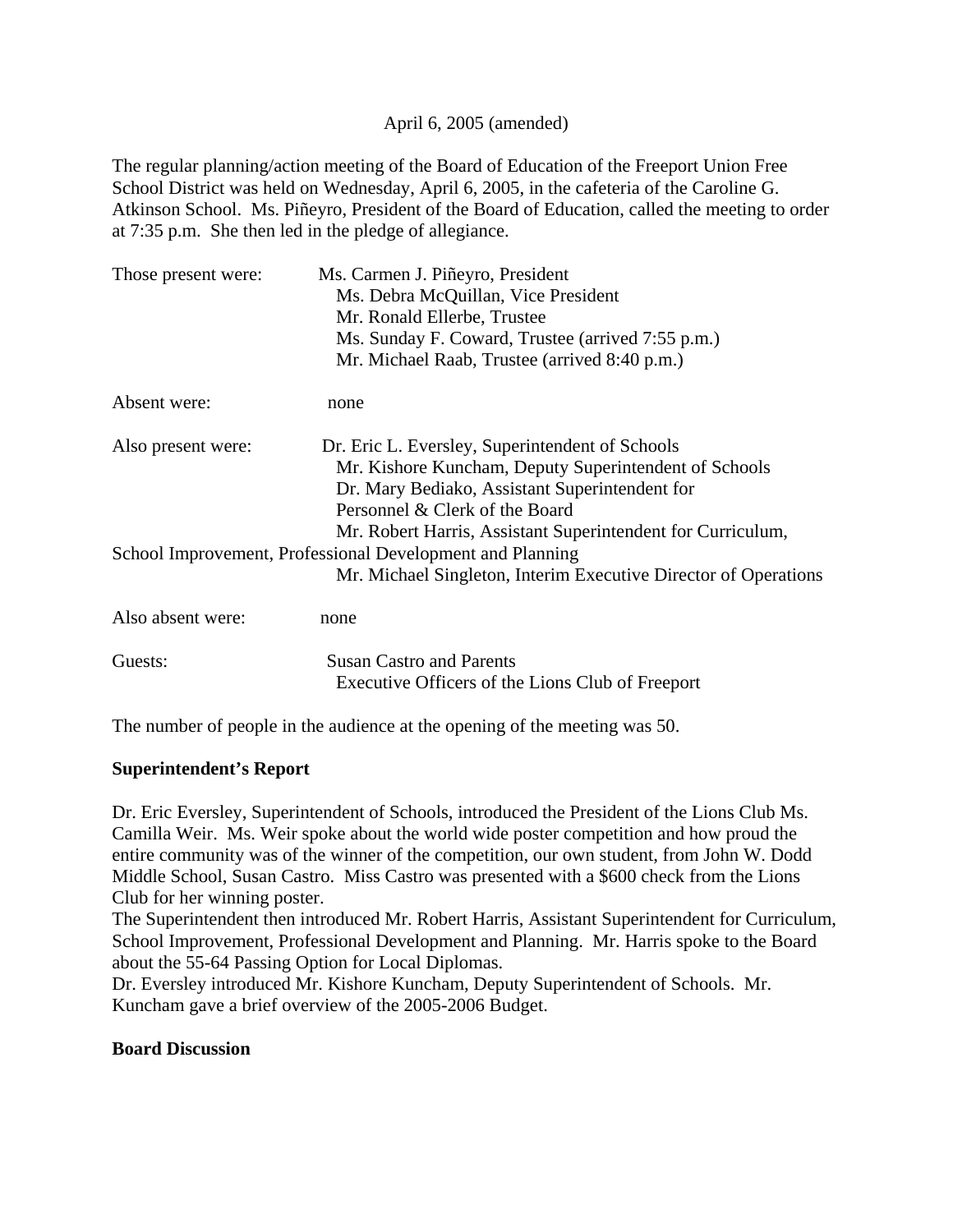The Board of Education discussed auditors, internal and external. They also discussed issuing a Request for Proposals for Internal and External Auditors.

#### **Questions from the Public**

The public was then given the opportunity to address the Board of Education. Each speaker was allowed to address the Board for six minutes on any topic. The Board and administration addressed the comments from the public.

#### **Items for Action**

# **Approval of CSE and PSE Meetings**

Ms. McQuillan offered the following resolution for adoption:

BE IT RESOLVED that the Board of Education hereby accepts the minutes of the meetings of the committees on special education and preschool special education for the following dates:

March 3, 2005; March 8, 2005; March 9, 2005; March 10, 2005; March 22, 2005.

The motion was seconded by Mr. Ellerbe and unanimously carried. The vote was: Coward, Ellerbe, McQuillan, Piñeyro and Raab.

# **Approval of Capital Improvements and Type II Actions**

Ms. McQuillan offered the following resolution for adoption:

WHEREAS, the Board of Education of the Freeport Union Free School District desires to embark upon certain capital improvement projects at various facilities in the School District, to wit:

- Partial Roof Replacement, Masonry and Structural Repairs at the Bayview Elementary School;
- Partial Roof Replacement, Masonry and Structural Repairs at the Atkinson Elementary School;
- Partial Roof Replacement, Masonry and Structural Repairs at the Giblyn Elementary School;
- Partial Roof Replacement, Masonry and Structural Repairs at the High School;
- Upgrade of the Fire Alarm System at the High School;
- Districtwide Partial Replacement of Water Meters; and
- HVAC Repairs at New Vision School.

WHEREAS, said capital improvement projects at the various facilities are subject to classification under the State Environmental Quality Review Act (SEQRA); and WHEREAS, maintenance or repairs involving no substantial changes in existing structures or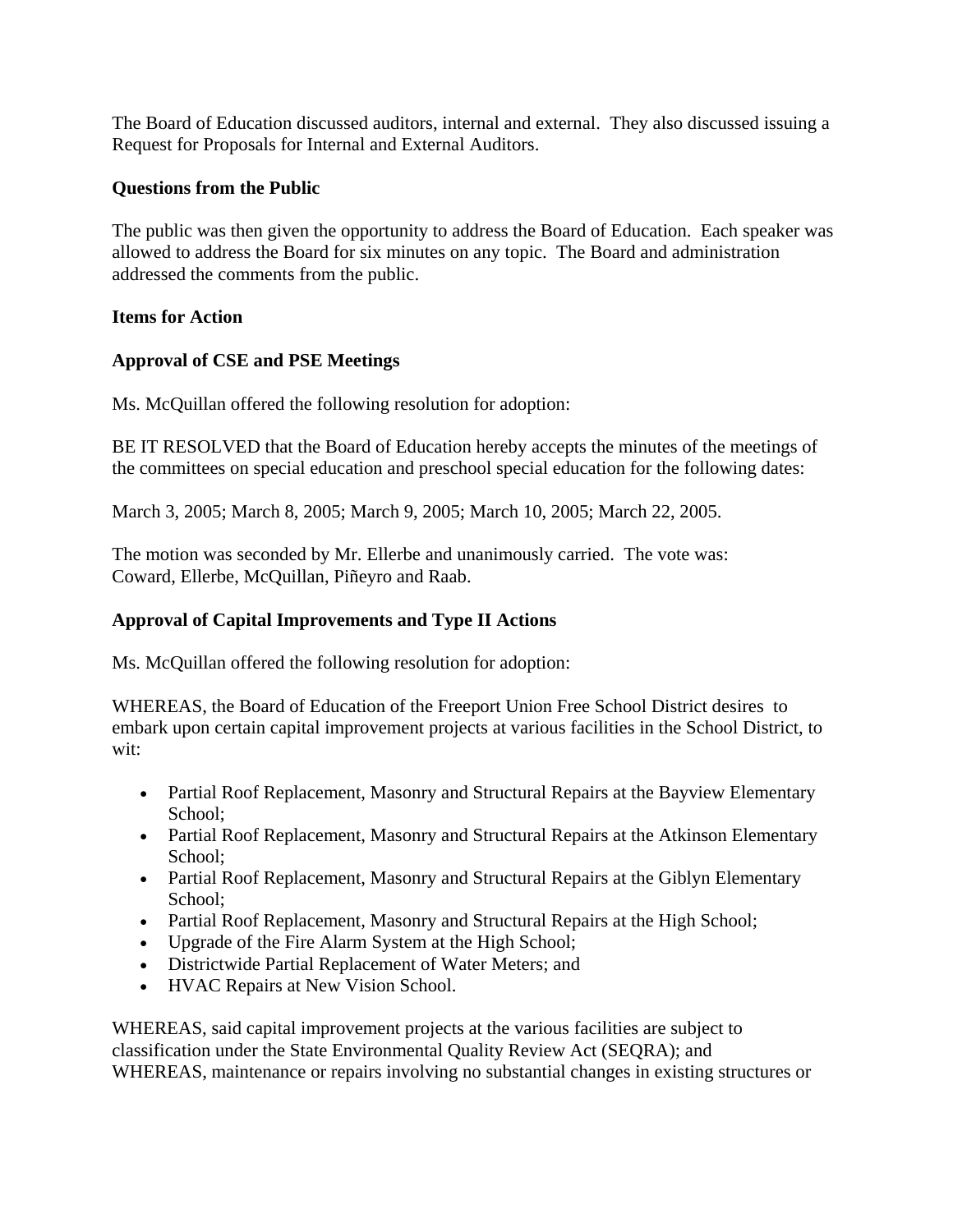facilities are classified as Type II Actions under the current Department of Environmental Conservation SEQR Regulations (Section 6 NYCRR 617.5 (c) (1)); and

WHEREAS, routine activities such as renovations to, or expansions of existing public school facilities by less than 10,000 square feet are classified as Type II Actions under the current Department of Environmental Conservation SEQR Regulations (Section 6 NYCRR 617.5 (c) (8)); and

WHEREAS, the SEQR Regulations declare Type II Actions to be actions that have no significant impact on the environment and require no further review under SEQR; and

WHEREAS, the Board of Education, as the only involved agency, has examined all information related to the capital improvement projects and has determined that the capital improvement projects for:

- Partial Roof Replacement, Masonry and Structural Repairs at the Bayview Elementary School;
- Partial Roof Replacement, Masonry and Structural Repairs at the Atkinson Elementary School;
- Partial Roof Replacement, Masonry and Structural Repairs at the Giblyn Elementary School;
- Partial Roof Replacement, Masonry and Structural Repairs at the High School;
- Upgrade of the Fire Alarm System at the High School;
- Districtwide Partial Replacement of Water Meters;
- HVAC Repairs at New Vision School.

are classified as Type II Actions, which require no further review under SEQR pursuant to Section 617.5 (c) (1) and 617.5 (c) (8) of the SEQR Regulations;

NOW, THEREFORE, BE IT RESOLVED that the Board of Education hereby declares itself lead agency in connection with the requirements of the State Environmental Quality Review Act (SEQRA); and

BE IT FURTHER RESOLVED, that the Board of Education hereby shall forward an official copy of this Resolution to the New York State Education Department together with a copy of the correspondence from the New York State Office of Parks, Recreation and Historic Preservation in connection with its request for approval of the above-described projects from the New York State Education Department.

The motion was seconded by Mr. Ellerbe and unanimously carried. The vote was: Coward, Ellerbe, McQuillan, Piñeyro and Raab.

# **Resolution to Participate in a Cooperative Bid**

On a motion by Mr. Raab and seconded by Ms. McQuillan the following motion was adopted: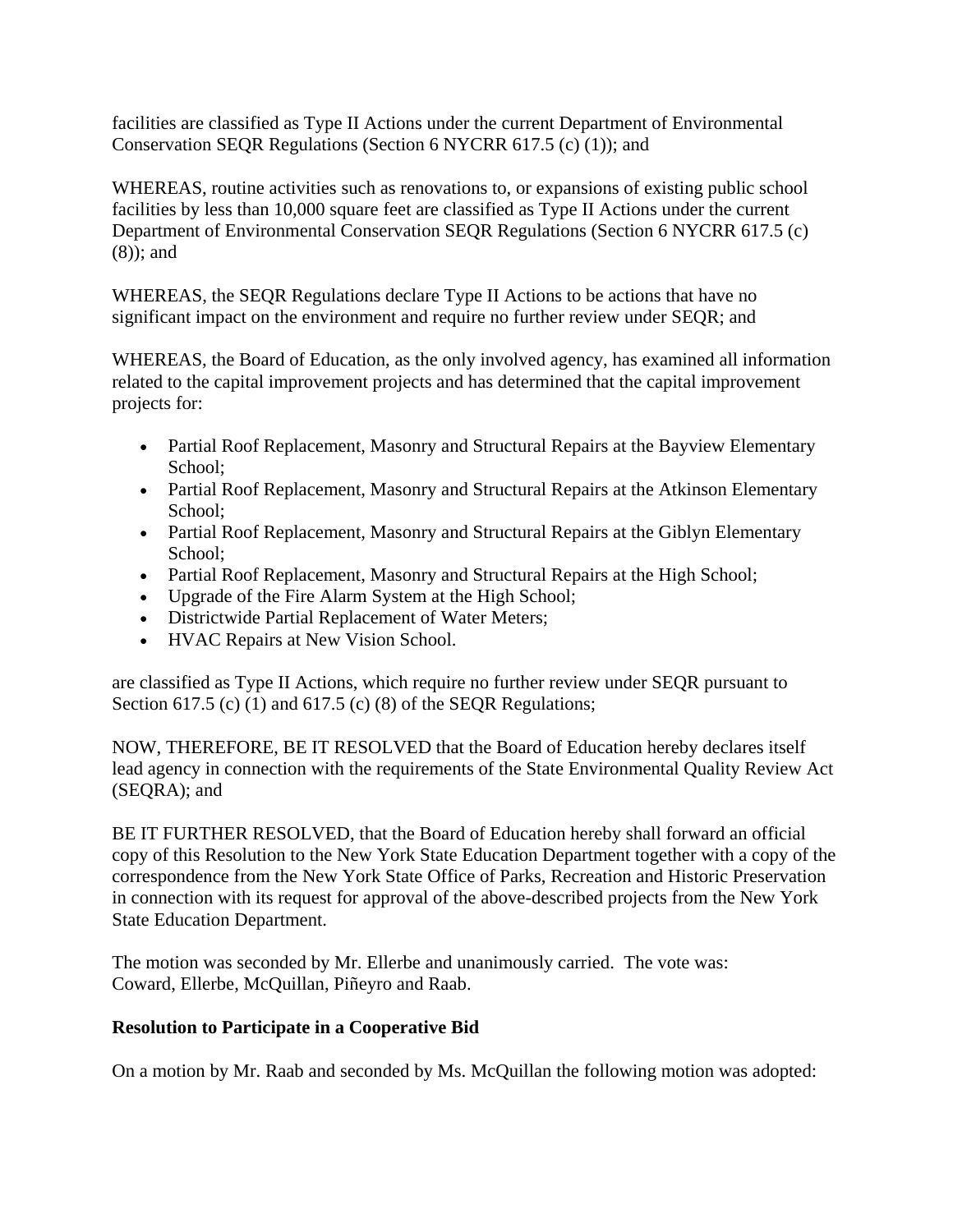WHEREAS, it is the desire of the participating school districts if the Southern Westchester Board of Cooperative Education Services, adopting this resolution to bid jointly in Art Supplies, Audio Visual Supplies and Equipment, Bakery Goods, Cafeteria Food Supplies, Custodial Supplies, Fine Paper Supplies, General School Supplies, Laser & Ink Jet Toners, Lumber Supplies, Microcomputer Hardware, Microcomputer Software, Office and Classroom Furniture, Office Supplies and Interactive White Boards,

Now, therefore be it

RESOLVED that the Freeport Union Free School District hereby agrees to participate with other school districts of the Southern Westchester Board of Cooperative Educational Services, Westchester County, New York, adopting the joint bidding of:

- 1. Art Supplies
- 2. Audio/Visual Supplies & Equipment
- 3. Cafeteria Food Supplies
- 4. Custodial Supplies
- 5. Fine Paper Supplies
- 6. General School Supplies
- 7. Laser & Ink Jet Toners
- 8. Lumber Supplies
- 9. Microcomputer Hardware
- 10. Microcomputer Software
- 11. Office & Classroom Furniture
- 12. Office Supplies
- 13. White Boards, Interactive

and be it further RESOLVED that Resolution shall remain in effect until receipt by the BOCES of written withdrawal from the Resolution by the school district.

BE IT FURTHER RESOLVED that it is agreed that the specifications as presented will be used, and that the Board agrees to bid its required amount of said commodities with other school districts in Southern Westchester and the Southern Westchester Board of Cooperative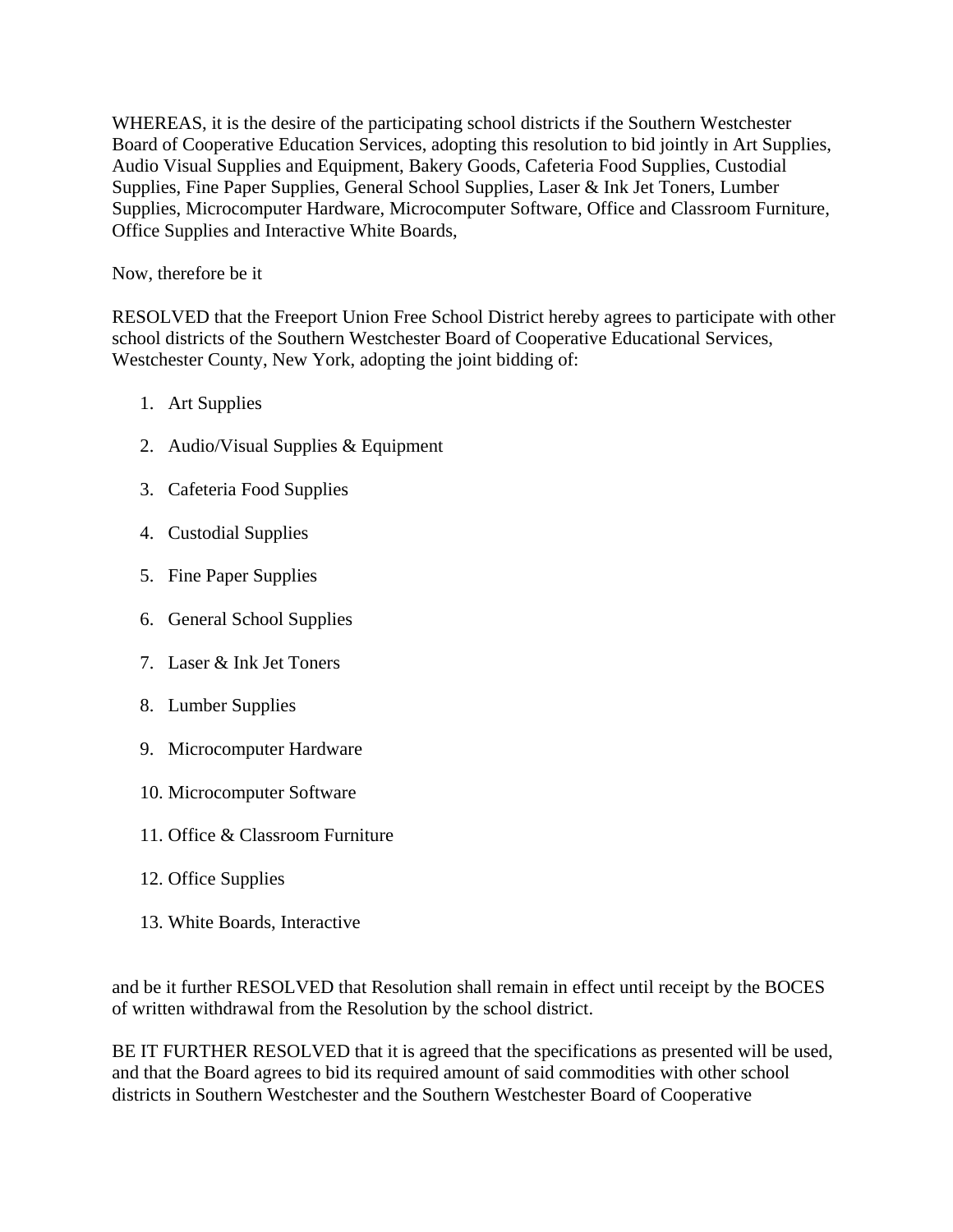Educational Services. The recommendation of the Purchasing Steering Committee will be considered when this Board acts on the purchase of said commodities.

BE IT FURTHER RESOLVED that the invitation to bid will be advertised by BOCES in the Journal News, Central Westchester edition, in accordance with the provisions of Section 103 of the General Municipal Law.

The vote was: Coward, Ellerbe, McQuillan, Piñeyro and Raab

# **RESOLUTION TO ADOPT THE 2005-2006 PROPOSED EXPENDITURE BUDGET**

On a motion by Mr. Raab and seconded by Ms. McQuillan the following motion was adopted:

BE IT RESOLVED, by the Board of Education of the Freeport Union Free School District, that the proposed Expenditure Budget for the 2005-2006 School Year in the amount of \$120,936,024 is hereby adopted.

The vote was: Coward, Ellerbe, McQuillan, Piñeyro and Raab.

The Board reviewed the agenda for the April 20, 2005 Board of Education meeting.

#### **Executive Session**

At 10:25 p.m., Mr. Raab moved to adjourn the meeting to Executive Session for two student appeals, collective negotiations and one matter of litigation. The motion was seconded by Ms. McQuillan and unanimously carried: Coward, Ellerbe, McQuillan, Raab and Piñeyro.

At 11: 55 p.m., on a motion by Mr. Raab and seconded by Ms. McQuillan, the Board returned to open session. The vote was: Coward, Ellerbe, McQuillan, Piñeyro and Raab.

# **Adjournment**

At 11:56 p.m., with no other business, on a motion by Mr. Ellerbe and seconded by Ms. McQuillan, the Board adjourned the meeting. The vote was unanimous: Coward, Ellerbe, McQuillan, Piñeyro and Raab.

#### **Next Meeting**

The next regularly scheduled meeting of the Board of Education will be an action meeting on April 20, 2005 at Freeport High School.

Respectfully submitted,